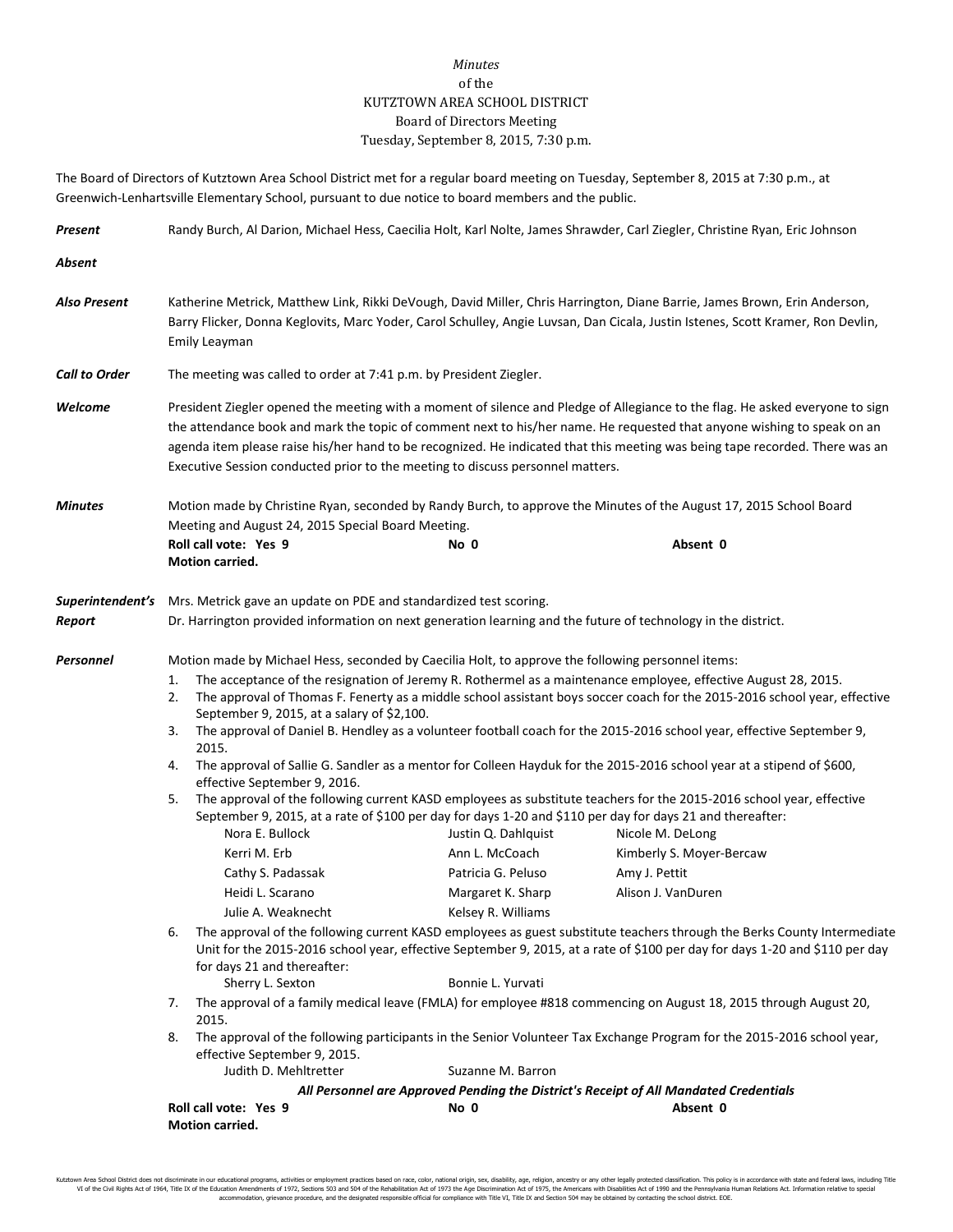| <b>Financing for</b><br><b>HS Project</b> | Motion made by Karl Nolte, seconded by Randy Burch, to approve the adoption of the attached Resolution authorizing<br>(a) the issuance of a series of General Obligation Notes in the aggregate principal amount of not to exceed \$9,000,000, to<br>finance the construction and installation of various renovations and improvements to existing facilities of the School District,<br>including, but not limited to, the construction of an addition to the High School; and (b) the execution and delivery of (i) a<br>Commitment Letter for the purchase of the Notes on the terms and conditions established in the Resolution and (ii) such other<br>agreements, certificates, instruments and documents necessary in connection with the issuance of the Notes subject to the<br>review and approval of such agreements, certificates, instruments and documents by bond counsel to the School District.<br>Roll call vote: Yes 9<br>No 0<br>Absent 0<br>Motion carried. |                           |                                                                                                                                               |  |  |  |
|-------------------------------------------|----------------------------------------------------------------------------------------------------------------------------------------------------------------------------------------------------------------------------------------------------------------------------------------------------------------------------------------------------------------------------------------------------------------------------------------------------------------------------------------------------------------------------------------------------------------------------------------------------------------------------------------------------------------------------------------------------------------------------------------------------------------------------------------------------------------------------------------------------------------------------------------------------------------------------------------------------------------------------------|---------------------------|-----------------------------------------------------------------------------------------------------------------------------------------------|--|--|--|
|                                           |                                                                                                                                                                                                                                                                                                                                                                                                                                                                                                                                                                                                                                                                                                                                                                                                                                                                                                                                                                                  |                           | Acceptance of Bids Motion made by Randy Burch, seconded by Eric Johnson, to approve the following bids for the high school renovation project |  |  |  |
| for HS Project                            | per the attached resolution:                                                                                                                                                                                                                                                                                                                                                                                                                                                                                                                                                                                                                                                                                                                                                                                                                                                                                                                                                     |                           |                                                                                                                                               |  |  |  |
|                                           | <b>General Contractor:</b>                                                                                                                                                                                                                                                                                                                                                                                                                                                                                                                                                                                                                                                                                                                                                                                                                                                                                                                                                       |                           | Perrotto Construction at \$5,138,900                                                                                                          |  |  |  |
|                                           | <b>Plumbing Construction:</b>                                                                                                                                                                                                                                                                                                                                                                                                                                                                                                                                                                                                                                                                                                                                                                                                                                                                                                                                                    | LTS Plumbing at \$982,500 |                                                                                                                                               |  |  |  |
|                                           | <b>HVAC Construction:</b>                                                                                                                                                                                                                                                                                                                                                                                                                                                                                                                                                                                                                                                                                                                                                                                                                                                                                                                                                        | Frey-Lutz at \$2,545,000  |                                                                                                                                               |  |  |  |
|                                           | <b>Electrical Construction:</b>                                                                                                                                                                                                                                                                                                                                                                                                                                                                                                                                                                                                                                                                                                                                                                                                                                                                                                                                                  | Hirneisen at \$1,322,862  |                                                                                                                                               |  |  |  |
|                                           | Roll call vote: Yes 9                                                                                                                                                                                                                                                                                                                                                                                                                                                                                                                                                                                                                                                                                                                                                                                                                                                                                                                                                            | No 0                      | Absent 0                                                                                                                                      |  |  |  |
|                                           | Motion carried.                                                                                                                                                                                                                                                                                                                                                                                                                                                                                                                                                                                                                                                                                                                                                                                                                                                                                                                                                                  |                           |                                                                                                                                               |  |  |  |
| Superintendent<br>Agreement               | Motion made by Christine Ryan, seconded by Michael Hess, to approve the corrected District Superintendent's<br>Agreement for Katherine D. Metrick as superintendent, for a term of five years effective August 6, 2015 through August 5,<br>2020. A copy of the District Superintendent's Agreement shall be attached to and made part of the Minutes of this meeting,<br>and that the Board President and Secretary be authorized and directed to execute the Agreement on behalf of the Board of<br>Directors.<br>Roll call vote: Yes 9<br>No 0<br>Absent 0<br>Motion carried.                                                                                                                                                                                                                                                                                                                                                                                                 |                           |                                                                                                                                               |  |  |  |
| <b>ACCESS Case</b><br><b>Reviews</b>      | Motion made by Caecilia Holt, seconded by Randy Burch, to approve Denise Bononno, CRNP and certified school nurse, to<br>conduct, under the direction of the school physician, Medical ACCESS case reviews at a cost of \$10.00 each, effective November<br>1, 2015 through June 30, 2016. Ms. Bononno has been previously approved through October 31, 2015.<br>Roll call vote: Yes 9<br>No 0<br>Absent 0<br><b>Motion carried.</b>                                                                                                                                                                                                                                                                                                                                                                                                                                                                                                                                             |                           |                                                                                                                                               |  |  |  |
|                                           | Private Academic Motion made by Michael Hess, seconded by Christine Ryan, to approve the Agreement for Provision of Private Academic                                                                                                                                                                                                                                                                                                                                                                                                                                                                                                                                                                                                                                                                                                                                                                                                                                             |                           |                                                                                                                                               |  |  |  |
| Prog. Agreement                           | Programs between Kutztown Area School District and KidsPeace National Centers, Inc. for the 2015-2016 school year.                                                                                                                                                                                                                                                                                                                                                                                                                                                                                                                                                                                                                                                                                                                                                                                                                                                               |                           |                                                                                                                                               |  |  |  |
|                                           | Roll call vote: Yes 9<br><b>Motion carried.</b>                                                                                                                                                                                                                                                                                                                                                                                                                                                                                                                                                                                                                                                                                                                                                                                                                                                                                                                                  | No 0                      | Absent 0                                                                                                                                      |  |  |  |
| Conference<br>Request                     | Motion made by Caecilia Holt, seconded by Al Darion, to approve employee #494 to attend the 2015 KSRA Conference on<br>October 22-24, 2015 in Lancaster, PA, at a cost of \$690.78.                                                                                                                                                                                                                                                                                                                                                                                                                                                                                                                                                                                                                                                                                                                                                                                              |                           |                                                                                                                                               |  |  |  |
|                                           | Roll call vote: Yes 9<br>Motion carried.                                                                                                                                                                                                                                                                                                                                                                                                                                                                                                                                                                                                                                                                                                                                                                                                                                                                                                                                         | No 0                      | Absent 0                                                                                                                                      |  |  |  |
| <b>Attendance</b>                         | Motion made by Michael Hess, seconded by Randy Burch, to approve the attached resolution designating September 2015 as<br><b>Awareness Month</b> Attendance Awareness Month.                                                                                                                                                                                                                                                                                                                                                                                                                                                                                                                                                                                                                                                                                                                                                                                                     |                           |                                                                                                                                               |  |  |  |
|                                           | Roll call vote: Yes 8<br>Motion carried.                                                                                                                                                                                                                                                                                                                                                                                                                                                                                                                                                                                                                                                                                                                                                                                                                                                                                                                                         | No 0                      | N/A 1 (Shrawder) Absent 0                                                                                                                     |  |  |  |
| Policies –<br><b>First Reading</b>        | Motion made by Christine Ryan, seconded by Randy Burch, to approve the first reading of the following policies:<br>Policy 008 Organization Chart<br>Policy 121 Field Trips<br>Policy 334 Sick Leave<br>Policy 335 Family and Medical Leaves                                                                                                                                                                                                                                                                                                                                                                                                                                                                                                                                                                                                                                                                                                                                      |                           |                                                                                                                                               |  |  |  |
|                                           | Roll call vote: Yes 9<br>Motion carried.                                                                                                                                                                                                                                                                                                                                                                                                                                                                                                                                                                                                                                                                                                                                                                                                                                                                                                                                         | No 0                      | Absent 0                                                                                                                                      |  |  |  |

Kutztown Area School District does not discriminate in our educational programs, activities or employment practices based on race, color, national origin, sex, disability, age, religion, ancestry or any other legally prot